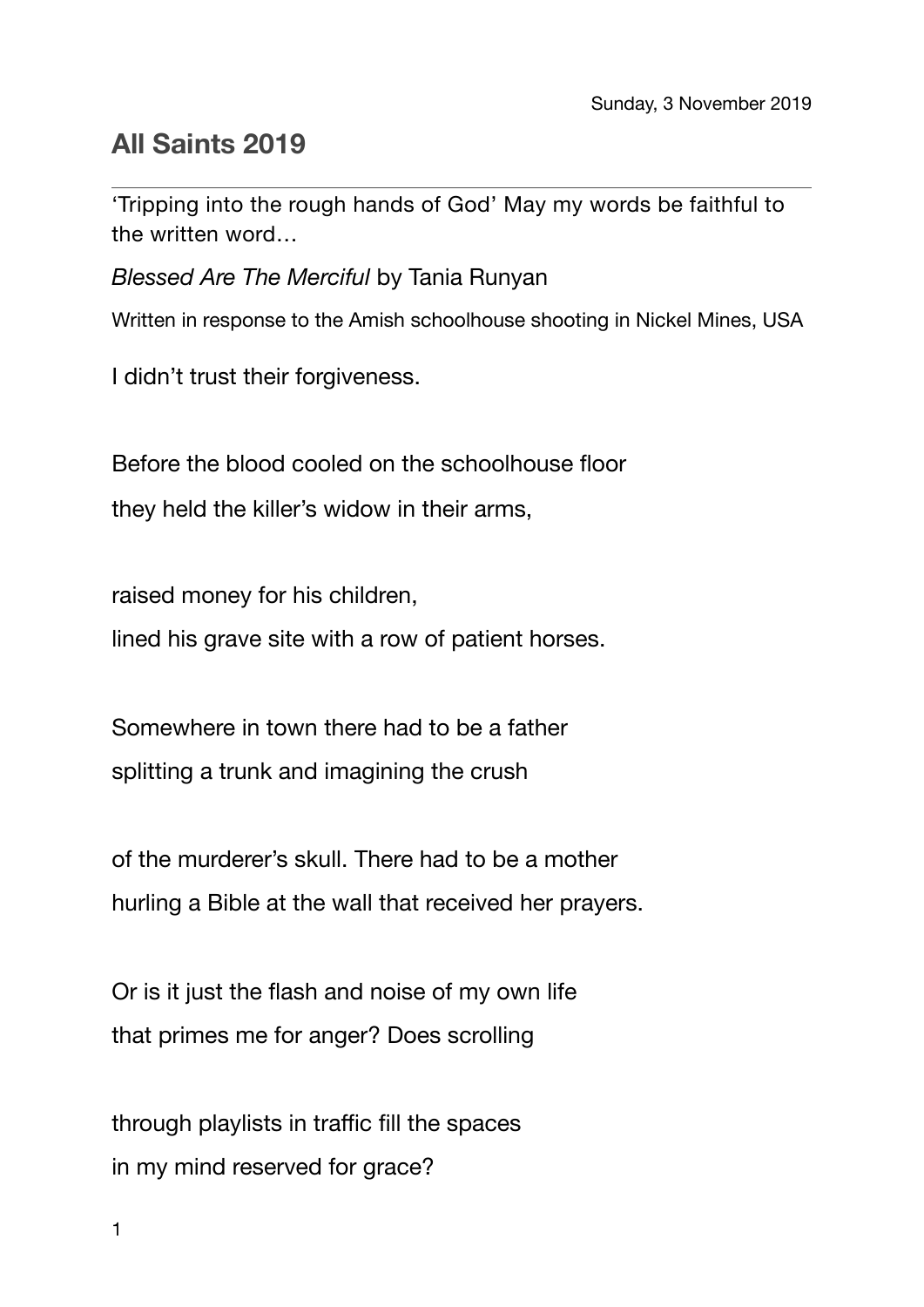Forgiveness requires imagination. Eye for an eye is efficient.

For the man brought chains. He brought wires, eyehooks and boards.

He brought a bag of candles and lubricant and secured little girls with plastic ties.

Two sisters begged to be shot first to spare the others.

He shot them first. Then the rest. One child with twenty-four bullets.

Perhaps they know something I don't, something to do with the morning rising

over an open field. The fathers receive the meadowlark, the swallowtail,

the good corn rising into the fog. The mothers ride their carriages into town,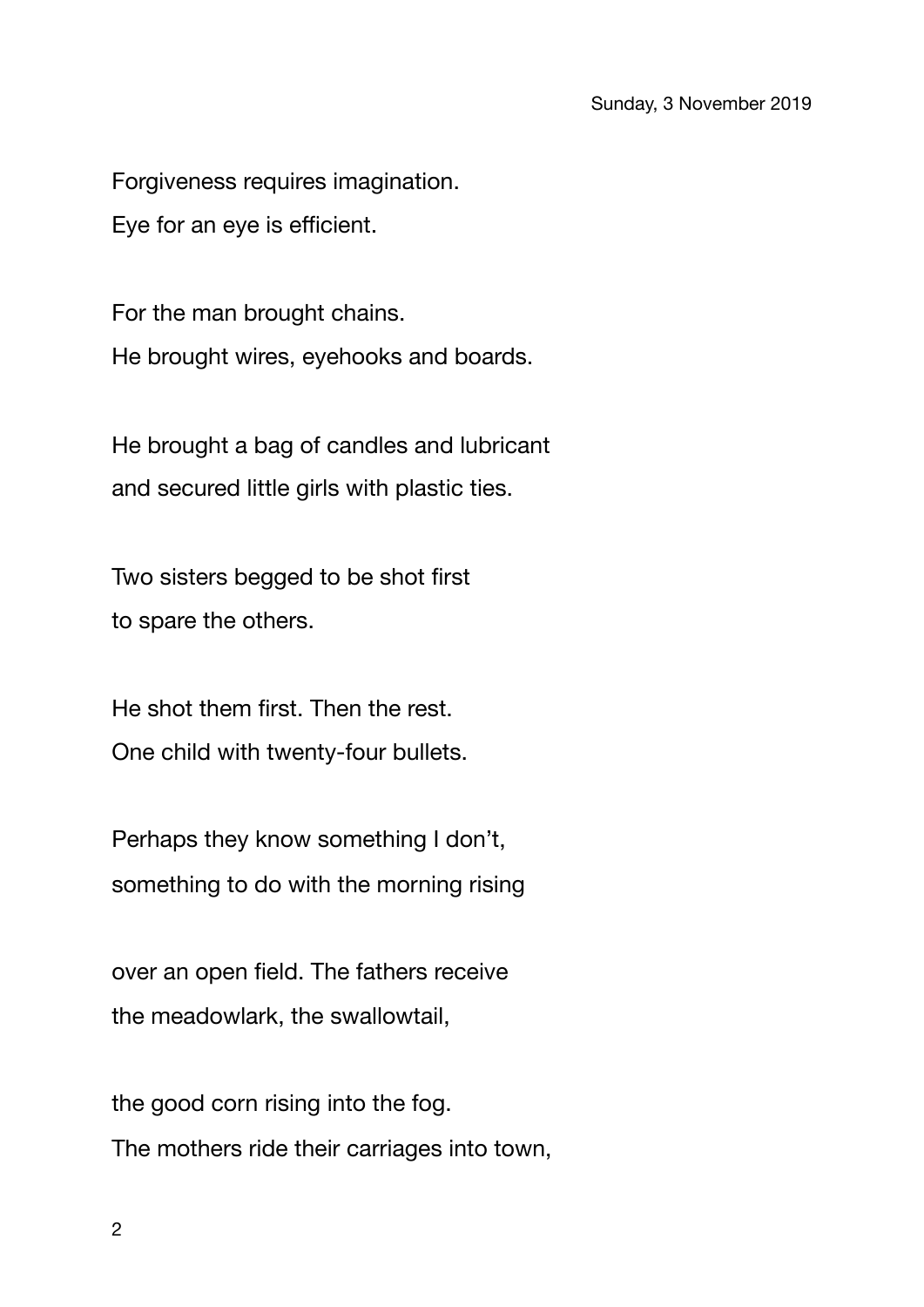accepting the rumbles of the stony road,

tripping into the rough hands of God.

Powerful writing about the reminder for each of us to find God in the mess, pain and trauma of life. And of our call to be a community of mercy and kindness.

Today's Feast of All Saints speaks powerfully into this place. Saints are those who are remembered for their particular resonance in showing something of God to the rest of us. They don't stand between us and God, instead they stand alongside us. Rather like the crowds of South African's cheering on their national team yesterday. Willing us to discover like Paul in 1 Cor 1 we are called not because of our qualities, but because we know our need of God.

The Saints of God invite us to avoid the kind of self-deceit that Jesus attacks whereby people assume that 'we' are on the right side with God and the 'others' are not. Everything we earn and achieve will get us nowhere, as we meet God face to face, and all we will have to trust is the reality of God, wearing the face of Jesus, and waiting to wash our feet.

The beatitudes - or beautiful attitudes - are given today as our Gospel portion, to remind us what we are called to be. There's been a big debate in church history about whether the beatitudes are seen in this life, or are pointing us to what the Church will become in the fulness of time. The beatitudes are words given for how disciples should live collectively (the text is not an individualistic one). But rather than simply saying this is what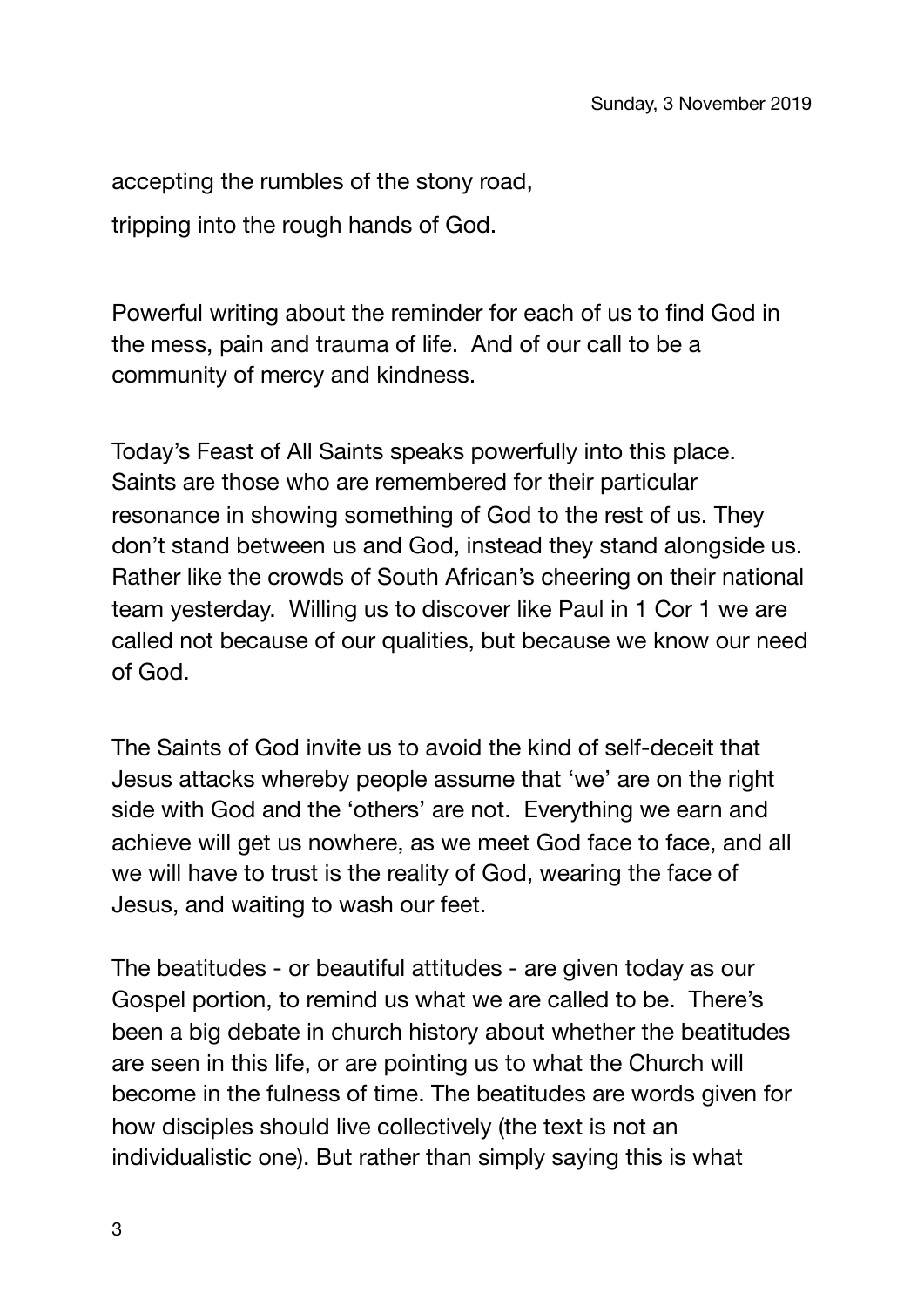Jesus demands for the Community of Christ, it is at the same time God's will for the whole world. In the history of the Church there have been times when the beatitudes were seen as fodder for a sect mentality - thought to only pertain to a few 'chosen' ones, whether clerical or monastic. Thomas Aquinas was central to the challenge to this, seeing them as for every Christian everywhere, at all times.

There can be said to be two groups 1-4 and 5-8 which can be said to be the first group those concerned with attitude and the second group those concerned with activities. Or alternatively those in need and those who act.

However you see the Beatitudes, they stand as a reflection of Jesus' whole life - as Origen reminds us - for in Jesus we see in his kindness, in his weeping over Jerusalem, in his transformation of peoples' lives, in his reconciling love - a fulfilment of them all. Just as the opening poem reminds us of.

And Saints are so important because they are ordinary people who manage to do extraordinary things. They are architypical instances of God's transforming power. Peter Brown in his book *The Cult of Saints* argues that the history of the early Church is to be read through the development of 'popular' practices and beliefs associated with the cult of martyrs and later other Saints. We ignore the saints at our peril.

This argument is taken up by Ramsey MacMullen in his 2009 study *The Second Church* which argues that the Christian population in ancient urban centres had perhaps 5 per cent of the population participating in regular official worship, while the other 95 per cent constituted the *second church* whose Christian identity was shaped and formed by the cult of martyrs and saints in cemeteries and tombs.